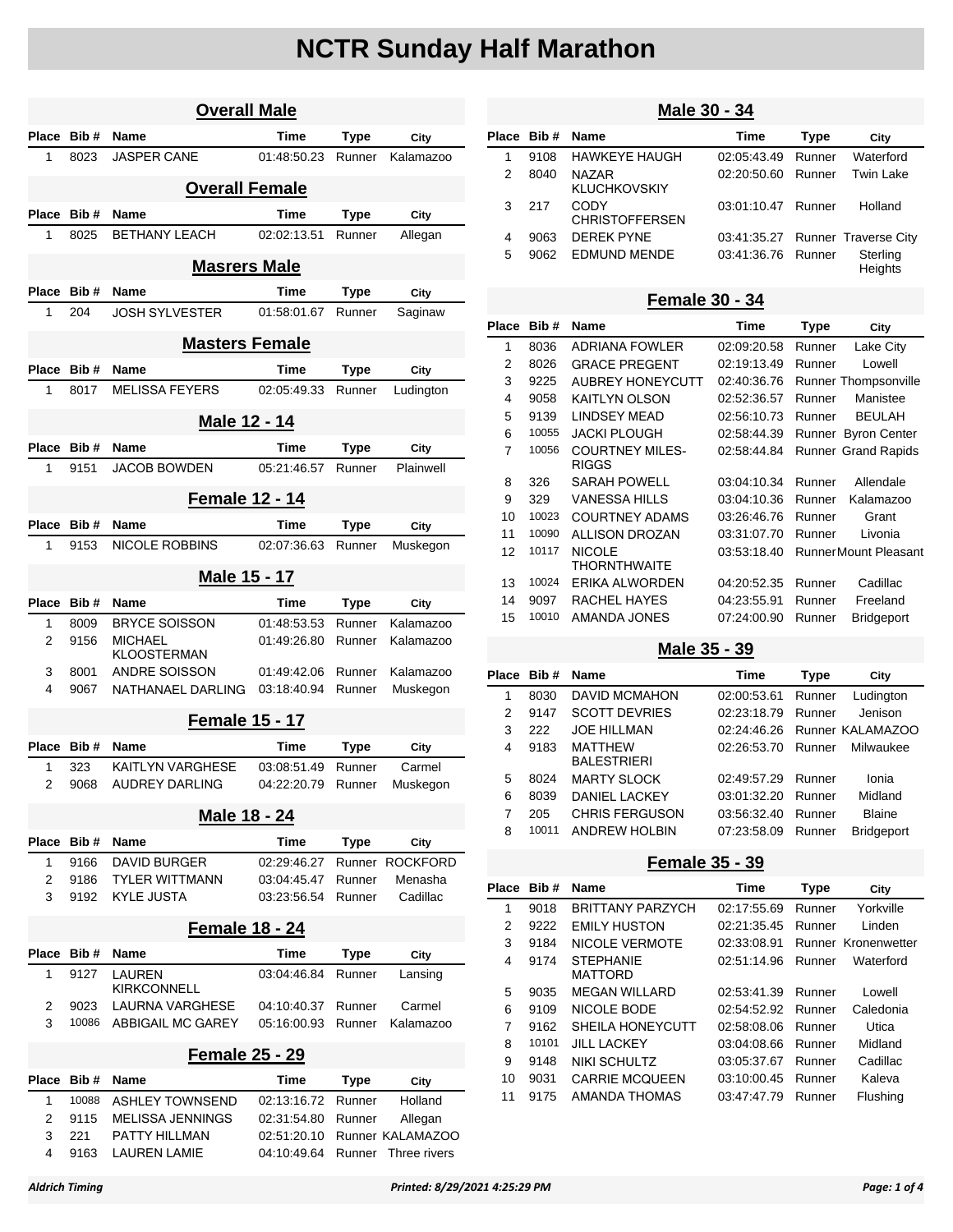### **Male 40 - 44**

| Place | Bib#  | <b>Name</b>           | Time        | <b>Type</b> | City                           |
|-------|-------|-----------------------|-------------|-------------|--------------------------------|
| 1     | 308   | <b>MATT BROMLEY</b>   | 02:03:35.67 | Runner      | Greenville                     |
| 2     | 8028  | <b>JUSTIN PATTEN</b>  | 02:04:44.61 | Runner      | Fremont                        |
| 3     | 9129  | <b>PAUL WILLARD</b>   | 02:22:03.52 | Runner      | Lowell                         |
| 4     | 9219  | <b>TRAVIS ALDEN</b>   | 02:29:48.29 | Runner      | Middleville                    |
| 5     | 330   | <b>JONATHON PATE</b>  | 03:02:58.80 | Runner      | Twin Lake                      |
| 6     | 10076 | <b>ANTHONY RITTER</b> | 03:03:30.32 | Runner      | Madison<br>Heights             |
| 7     | 10028 | CHRIS BANNICK         | 03:10:26.78 | Runner      | Ada                            |
| 8     | 213   | ZACHARY SELLECK       | 03:15:20.90 | Runner      | Spring Lake                    |
| 9     | 119   | <b>STEVE KULWICKI</b> | 03:17:14.56 | Runner      | Mishawaka                      |
| 10    | 9145  | <b>JASON OWEN</b>     | 03:40:45.48 | Runner      | Caro                           |
| 11    | 9161  | MICHAEL HOGAN         | 03:42:34.14 |             | <b>Runner Sterling heights</b> |
| 12    | 9078  | <b>JUSTIN THOMAS</b>  | 03:47:46.08 | Runner      | Flushing                       |
| 13    | 10064 | <b>MATTHEW NORKO</b>  | 05:16:38.16 | Runner      | Kalamazoo                      |

#### **Female 40 - 44**

| Place | Bib#  | Name                     | <b>Time</b> | Type   | City                          |
|-------|-------|--------------------------|-------------|--------|-------------------------------|
| 1     | 8031  | <b>SARAH MCMAHON</b>     | 02:18:28.24 | Runner | Ludington                     |
| 2     | 9075  | KIMBERLY SCHEPIS         | 02:19:11.47 |        | Runner Wolverine Lk           |
| 3     | 9216  | <b>JILL PUTT</b>         | 02:19:17.38 | Runner | <b>Bay City</b>               |
| 4     | 9080  | <b>KAREN PERRY</b>       | 02:27:02.33 | Runner | Fenton                        |
| 5     | 9053  | <b>RACHEL MANZER</b>     | 02:28:59.06 | Runner | <b>Spring Lake</b>            |
| 6     | 9180  | <b>DONNA BARKER</b>      | 02:33:11.11 | Runner | <b>Ellwood City</b>           |
| 7     | 9131  | <b>DENISE LASSALINE</b>  | 02:33:20.33 | Runner | Ann arbor                     |
| 8     | 9064  | <b>MELISSA WHITE</b>     | 02:38:28.60 | Runner | <b>Brockway</b>               |
| 9     | 9215  | <b>TAMI VOLKERS</b>      | 02:38:41.93 | Runner | Hamilton                      |
| 10    | 9140  | <b>JENNIFER SARVER</b>   | 02:40:15.94 | Runner | Caledonia                     |
| 11    | 215   | <b>AMY BREGE</b>         | 02:43:34.23 | Runner | Alpena                        |
| 12    | 9084  | <b>KELLEY LUDLUM</b>     | 02:43:59.84 | Runner | Freeland                      |
| 13    | 9021  | <b>SARAH CLOUSER</b>     | 02:45:03.07 | Runner | Noblesville                   |
| 14    | 9185  | <b>JENNY JEFFERS</b>     | 02:45:15.87 | Runner | Green Bay                     |
| 15    | 9176  | <b>TANYA DVORSKY</b>     | 02:50:11.34 | Runner | Sandusky                      |
| 16    | 9098  | <b>AMY CONSTABLE</b>     | 02:55:41.56 | Runner | <b>Niles</b>                  |
| 17    | 211   | <b>SARA MIDDLEBROOK</b>  | 02:58:37.14 |        | <b>Runner Cedar Springs</b>   |
| 18    | 10003 | <b>SARA HAIDAR</b>       | 02:58:38.44 |        | <b>Runner Sr Clair Shores</b> |
| 19    | 10060 | <b>AMANDA CURTIS</b>     | 02:58:46.56 | Runner | Gaylord                       |
| 20    | 8041  | <b>JULIE LAPORTE</b>     | 03:10:00.29 | Runner | Bear Lake                     |
| 21    | 10029 | <b>ALLISON BANNICK</b>   | 03:10:35.78 | Runner | Ada                           |
| 22    | 9138  | <b>JENNIFER TRIPPANY</b> | 03:17:49.95 |        | Runner Cedar Springs          |
| 23    | 9105  | <b>CELIA DUQUE</b>       | 03:18:05.12 | Runner | Royal Oak                     |
| 24    | 8013  | <b>KAREN ATKINSON</b>    | 03:18:47.57 | Runner | Kalamazoo                     |
| 25    | 9196  | <b>KARLA SARVER</b>      | 03:25:09.66 |        | Runner Byron Center           |
| 26    | 9187  | <b>LYSETTE MANS</b>      | 03:51:58.22 | Runner | Suamico                       |
| 27    | 218   | <b>JENN LIS</b>          | 03:56:33.79 | Runner | Big Lake                      |
| 28    | 9209  | <b>KATHY KAPES</b>       | 04:22:24.68 | Runner | Columbus                      |
| 29    | 9119  | <b>SARAH KAMMERAAD</b>   | 05:21:02.47 | Runner | Portage                       |

### **Male 45 - 49**

| Place | Bib# | <b>Name</b>                  | Time        | Type   | City                        |
|-------|------|------------------------------|-------------|--------|-----------------------------|
| 1     | 8014 | <b>JAMES ATKINSON</b>        | 02:00:58.55 | Runner | Kalamazoo                   |
| 2     | 206  | <b>JOE CRAWFORD</b>          | 02:03:24.97 | Runner | Clare                       |
| 3     | 9220 | <b>JASON EATON</b>           | 02:04:29.44 |        | <b>Runner Grand Rapids</b>  |
| 4     | 9034 | THOMAS<br><b>KIRKCONNELL</b> | 02:08:34.58 | Runner | Lansing                     |
| 5     | 9221 | <b>CHAD BURGER</b>           | 02:15:08.73 | Runner | Rockford                    |
| 6     | 8029 | <b>KEVIN HOLT</b>            | 02:15:54.61 | Runner | Dewitt                      |
| 7     | 207  | <b>MARK SIKKII A</b>         | 02:17:08.04 | Runner | Kalamazoo                   |
| 8     | 9144 | JASON VANPATTEN              | 02:23:00.62 | Runner | Wayland                     |
| 9     | 8022 | <b>TONY DAVIS</b>            | 02:31:12.66 | Runner | Bay City                    |
| 10    | 9103 | <b>JONATHAN MYERS</b>        | 02:38:10.20 | Runner | Shepherd                    |
| 11    | 303  | <b>KFN HANNAH</b>            | 02:39:03.66 |        | Runner West Chicago         |
| 12    | 9214 | <b>ERIC SCHMIDT</b>          | 02:55:42.51 | Runner | Kalamazoo                   |
| 13    | 9026 | <b>SCOT MIDDLEBROOK</b>      | 02:58:38.02 |        | <b>Runner Cedar Springs</b> |
| 14    | 328  | <b>JOBY VARGHESE</b>         | 03:36:42.73 | Runner | Carmel                      |
| 15    | 9152 | <b>MICHAEL BOWDEN</b>        | 04:19:40.51 | Runner | Plainwell                   |

### **Female 45 - 49**

| Place | Bib#  | <b>Name</b>                         | Time        | <b>Type</b> | City                        |
|-------|-------|-------------------------------------|-------------|-------------|-----------------------------|
| 1     | 214   | <b>MELISSA HUNTER</b>               | 02:31:48.90 | Runner      | wayland                     |
| 2     | 208   | <b>ANGELA SIKKILA</b>               | 02:33:44.56 | Runner      | Kalamazoo                   |
| 3     | 10008 | <b>KRISTI COOK</b>                  | 02:47:52.15 | Runner      | <b>Byron Center</b>         |
| 4     | 9059  | <b>MARGARET MUNGER</b>              | 02:53:42.48 | Runner      | Kalamazoo                   |
| 5     | 9203  | STEPHANIE BONO                      | 02:59:25.62 | Runner      | Stockbridge                 |
| 6     | 9090  | <b>TANYA SPENCER</b>                | 02:59:39.94 | Runner      | Saginaw                     |
| 7     | 9091  | NICOLE HITCHCOCK                    | 03:03:51.14 | Runner      | <b>DeWitt</b>               |
| 8     | 9157  | <b>SHARON HOLT</b>                  | 03:03:51.41 | Runner      | Dewitt                      |
| 9     | 10002 | <b>MAGGIE MORRISON</b>              | 03:12:55.10 |             | <b>Runner Comstock Park</b> |
| 10    | 9056  | <b>ROBIN EGAN</b>                   | 03:15:05.57 | Runner      | Lowell                      |
| 11    | 10066 | <b>LORI MONEY</b>                   | 03:15:44.43 | Runner      | Granger                     |
| 12    | 10155 | <b>KIM ACKERSON</b>                 | 03:15:45.43 | Runner      | Plainfield                  |
| 13    | 9201  | <b>EILEEN CHIANG</b>                | 03:16:49.43 | Runner      | Kalamazoo                   |
| 14    | 10125 | <b>MICHELLE</b><br><b>SOKOLOSKI</b> | 03:25:37.16 | Runner      | New Galilee                 |
| 15    | 306   | <b>SANDY SHIRKEY</b>                | 03:29:36.52 | Runner      | Bryan                       |
| 16    | 10013 | <b>TINA HAUSER</b>                  | 03:31:53.11 | Runner      | Carlsbad                    |
| 17    | 9188  | <b>MELANIE BOS</b>                  | 03:48:20.38 | Runner      | De Pere                     |
| 18    | 9121  | <b>VICTORIA MIKKO</b>               | 03:54:37.41 | Runner      | Holt                        |
| 19    | 317   | <b>CHRISTINA</b><br><b>VARGHESE</b> | 04:10:46.48 | Runner      | Carmel                      |
| 20    | 10157 | <b>MELISSA GARBER</b>               | 04:23:36.12 | Runner      | <b>Bath</b>                 |
| 21    | 9118  | <b>KELLEY DENDEL</b>                | 04:27:22.58 | Runner      | Plainwell                   |
| 22    | 10087 | <b>TRACI DAVIS</b>                  | 04:47:50.92 | Runner      | Otsego                      |
|       |       |                                     |             |             |                             |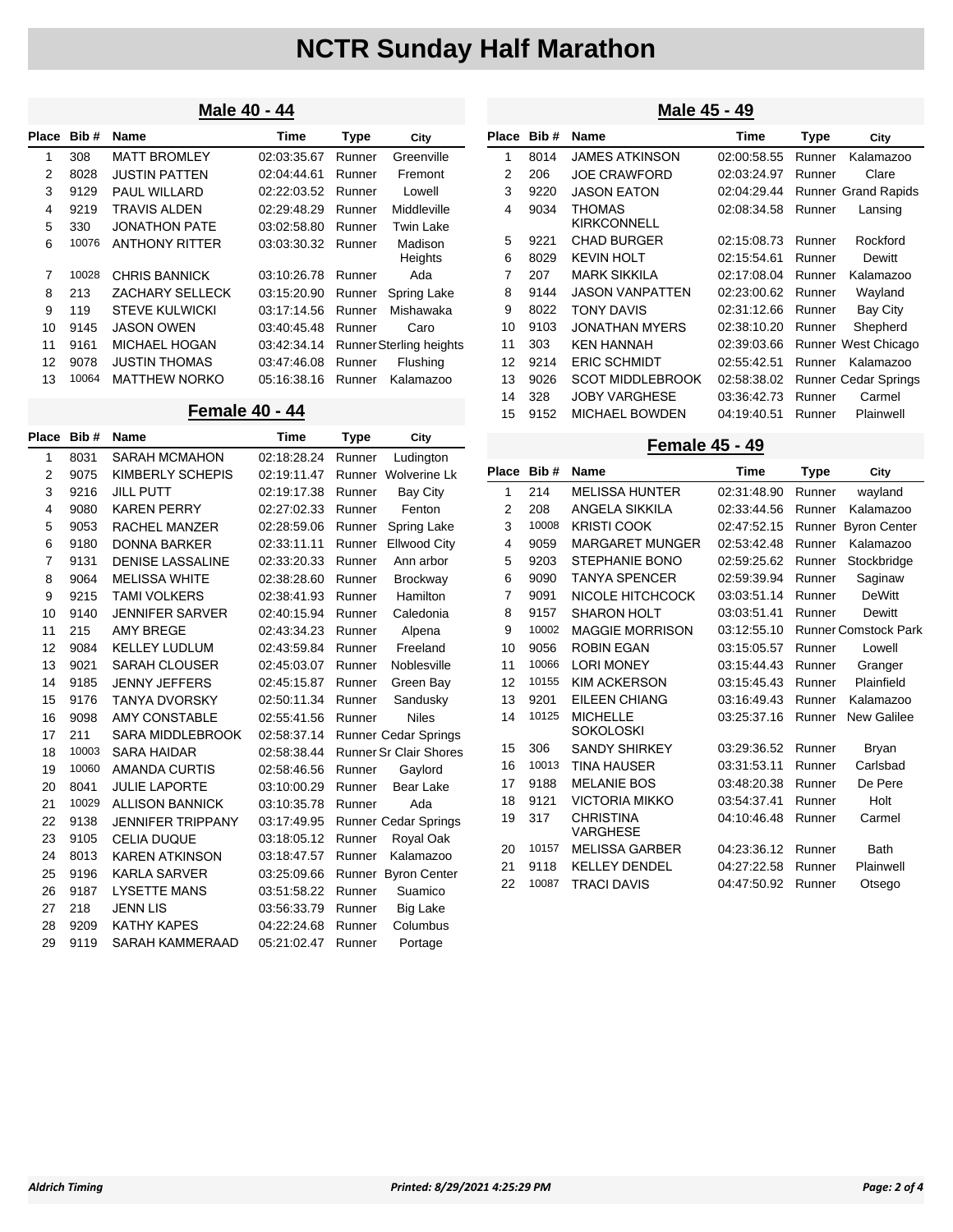#### **Male 50 - 54**

| Place | Bib#  | <b>Name</b>              | Time        | <b>Type</b> | City        |
|-------|-------|--------------------------|-------------|-------------|-------------|
| 1     | 9169  | <b>KENT MORRISON</b>     | 02:04:43.29 | Runner      | Saline      |
| 2     | 8015  | <b>BOBBY KLINESTEKER</b> | 02:05:29.01 | Runner      | Portage     |
| 3     | 8038  | <b>JEFFREY STULL</b>     | 02:16:23.00 | Runner      | Portage     |
| 4     | 9130  | <b>RYAN MCCLIMANS</b>    | 02:22:16.90 | Runner      | Hudsonville |
| 5     | 9170  | <b>MIKE AGNELLO</b>      | 02:27:29.62 | Runner      | Waterford   |
| 6     | 9191  | <b>DON JUSTA</b>         | 02:28:52.19 | Runner      | Cadillac    |
| 7     | 9164  | <b>MATT BURGER</b>       | 02:34:05.46 | Runner      | Rockford    |
| 8     | 9159  | ARCHIF HALL              | 02:35:40.30 | Runner      | Lansing     |
| 9     | 9182  | <b>MICHAEL STEPHENS</b>  | 02:47:27.78 | Runner      | Marysville  |
| 10    | 9003  | <b>CLARK RHOADES</b>     | 03:02:48.18 | Runner      | La Salle    |
| 11    | 10016 | JERRY BI ANCHARD         | 03:02:57.26 | Runner      | Elkhart     |
| 12    | 10150 | <b>PAUL LARSON</b>       | 03:25:23.87 | Runner      | Vicksburg   |
| 13    | 9167  | <b>KEN MOHNEY</b>        | 03:26:55.16 | Runner      | Mattawan    |

## **Female 50 - 54**

| <b>Place</b> | Bib#  | <b>Name</b>                          | <b>Time</b> | Type   | City            |
|--------------|-------|--------------------------------------|-------------|--------|-----------------|
| 1            | 9092  | <b>SARAH GREEN</b>                   | 02:25:02.20 | Runner | Kingston        |
| 2            | 9181  | <b>BETHANY STEPHENS</b>              | 02:45:57.51 | Runner | Marysville      |
| 3            | 9072  | <b>TAMMY WFNN</b>                    | 02:47:39.54 | Runner | Cadillac        |
| 4            | 8005  | <b>CHRISTINE REMALEY</b>             | 02:53:49.82 | Runner | Canton          |
| 5            | 10099 | <b>CATHERINE BANSEK</b>              | 02:56:23.19 | Runner | Royal Oak       |
| 6            | 9107  | LISA FRANCKOWIAK                     | 02:56:24.02 | Runner | Waterford       |
| 7            | 9112  | JENNY BRADEORD                       | 03:02:24.22 | Runner | Bear Lake       |
| 8            | 10032 | <b>JENNIFER BURGER</b>               | 03:03:19.21 | Runner | Rockford        |
| 9            | 9155  | <b>DEBORAH</b><br><b>KLOOSTERMAN</b> | 03:05:44.65 | Runner | Kalamazoo       |
| 10           | 10022 | <b>CHRISTINE BARK</b>                | 03:06:25.76 | Runner | Evart           |
| 11           | 10074 | <b>CHRISTINE SWITZER</b>             | 03:06:25.96 | Runner | Paris           |
| 12           | 10075 | BARBARA WOOD                         | 03:25:25.07 | Runner | Grand Ledge     |
| 13           | 227   | <b>DANIELLE BURSTALL</b>             | 03:28:34.01 | Runner | Livonia         |
| 14           | 10084 | <b>RITA RIVERA</b>                   | 03:31:49.64 | Runner | TROY            |
| 15           | 10077 | <b>KELLY SANDBORN</b>                | 04:06:31.33 | Runner | Portland        |
| 16           | 9077  | DAWN LEMERAND                        | 05:22:01.49 | Runner | <b>LA SALLE</b> |
| 17           | 10063 | <b>DAWN HAGERTY</b>                  | 05:48:31.44 | Runner | Kalamazoo       |

#### **Male 55 - 59**

| Place | Bib#  | <b>Name</b>                         | Time        | Type   | City                |
|-------|-------|-------------------------------------|-------------|--------|---------------------|
| 1     | 203   | <b>DAVID MEIER</b>                  | 01:59:43.55 | Runner | Paris               |
| 2     | 220   | TIMOTHY POWER                       | 02:15:13.67 | Runner | Hastings            |
| 3     | 9054  | TIM WOODBURNE                       | 02:18:10.53 | Runner | Rockford            |
| 4     | 223   | <b>STEVE BURSTALL</b>               | 03:10:07.54 | Runner | Livonia             |
| 5     | 320   | <b>SCOTT STRUCK</b>                 | 03:10:11.39 | Runner | <b>Battle Creek</b> |
| 6     | 210   | <b>MATT ROUSE</b>                   | 03:12:08.27 | Runner | <b>Fishers</b>      |
| 7     | 9116  | <b>GARY PAGEAU</b>                  | 03:14:37.05 | Runner | Jackson             |
| 8     | 100   | <b>ERNEST LEWIS</b>                 | 03:17:57.69 | Runner | Toledo              |
| 9     | 9029  | <b>BRIAN CAMPBELL</b>               | 03:26:49.41 | Runner | Rockford            |
| 10    | 10014 | <b>JEFFREY HAUSER</b>               | 03:32:24.94 | Runner | Carlsbad            |
| 11    | 304   | <b>JIM HUNT</b>                     | 03:33:35.65 | Runner | Maumee              |
| 12    | 9041  | <b>BRENT MIKKO</b>                  | 03:33:58.77 | Runner | Holt                |
| 13    | 9122  | <b>SEAN FITZGERALD</b>              | 03:42:04.90 | Runner | Clarkston           |
| 14    | 10007 | <b>JIM CLAYTON</b>                  | 03:48:53.13 | Runner | <b>HOLLY</b>        |
| 15    | 226   | <b>STEVE PANKOWSKI</b>              | 03:49:56.44 | Runner | <b>Buckley</b>      |
| 16    | 10021 | <b>MICHAEL</b><br><b>HUTCHINSON</b> | 04:25:31.19 | Runner | Richland            |

## **Female 55 - 59**

| Place | Bib#  | <b>Name</b>             | <b>Time</b> | Type   | City                                    |
|-------|-------|-------------------------|-------------|--------|-----------------------------------------|
| 1     | 216   | <b>SHARON GERRISH</b>   | 02:40:30.91 | Runner | <b>DeWitt</b>                           |
| 2     | 309   | <b>DARCY DEWEY</b>      | 02:42:13.22 | Runner | Grand Haven                             |
| 3     | 9168  | <b>MELISSA FURY</b>     | 02:43:18.78 | Runner | South Lyon                              |
| 4     | 9050  | <b>DENISE RICHARDS</b>  | 02:50:39.13 | Runner | Caledonia                               |
| 5     | 9012  | <b>BECKY DALTON</b>     | 03:00:54.64 | Runner | North Adams                             |
| 6     | 325   | <b>MICHELE SCHIFTAR</b> | 03:08:33.56 | Runner | Plymouth                                |
| 7     | 9005  | <b>ROBIN HOEFFEL</b>    | 03:10:20.15 | Runner | Goodrich                                |
| 8     | 9011  | <b>PAM EHDE</b>         | 03:11:20.36 | Runner | Ortonville                              |
| 9     | 10098 | <b>JOY DEGROOT</b>      | 03:14:17.94 | Runner | Hudsonville                             |
| 10    | 10140 | <b>TERRILYNN MEIER</b>  | 03:21:20.19 | Runner | Paris                                   |
| 11    | 10152 | DEBRA ADAMS             | 03:26:46.32 | Runner | Kent City                               |
| 12    | 9028  | <b>CAROL CAMPBELL</b>   | 03:26:49.41 | Runner | Rockford                                |
| 13    | 10070 | <b>JONI LINTEMUTH</b>   | 03:32:54.29 | Runner | Stanwood                                |
| 14    | 10128 | <b>DIANE PATTERSON</b>  | 03:34:46.93 | Runner | <b>New Castle</b>                       |
| 15    | 324   | <b>LISA VEZZETTI</b>    | 03:36:25.61 | Runner | Allen park                              |
| 16    | 10050 | <b>SHELLY MEYER</b>     | 03:37:33.18 | Runner | Kalamazoo                               |
| 17    | 10047 | ANITA ROBINSON          | 03:42:20.99 |        | <b>Runner ROCHESTER</b><br><b>HILLS</b> |
| 18    | 9007  | <b>MARY DELGADO</b>     | 03:43:54.38 | Runner | Flint                                   |
| 19    | 10069 | <b>MEG JOHNSON</b>      | 03:58:45.24 | Runner | Grand Blanc                             |
| 20    | 10107 | <b>DONNA EATON</b>      | 04:06:24.24 | Runner | <b>Big Rapids</b>                       |
| 21    | 9095  | <b>JAN ALTIZER</b>      | 04:20:09.88 |        | <b>Runner Traverse City</b>             |
|       |       |                         |             |        |                                         |

### **Male 60 - 64**

|   | Place Bib# Name |                       | Time               | Type   | City          |  |
|---|-----------------|-----------------------|--------------------|--------|---------------|--|
|   | 9042            | <b>CHESTER KARASH</b> | 02:36:03.35 Runner |        | Lake City     |  |
| 2 | 9150            | PHILIP WIEBENGA       | 02:37:07.25 Runner |        | <b>McBain</b> |  |
| 3 | 9086            | MIKE LUDLUM           | 02:43:59.79        | Runner | Midland       |  |
| 4 | 9061            | <b>RICK OLSON</b>     | 02:46:39.63 Runner |        | Onsted        |  |
| 5 | 9137            | <b>TERRY RIGGS</b>    | 03:00:13.22 Runner |        | Montaque      |  |
| 6 | 9081            | <b>DONN RASEMAN</b>   | 03:08:58.49        | Runner | Kalamazoo     |  |
|   | 10082           | <b>GREG ZUMMACH</b>   | 04:00:11.80        | Runner | Vicksburg     |  |
|   |                 |                       |                    |        |               |  |

## **Female 60 - 64**

| <b>Place</b>   | Bib#  | Name                        | <b>Time</b> | <b>Type</b> | City                          |
|----------------|-------|-----------------------------|-------------|-------------|-------------------------------|
| 1              | 327   | <b>TERESA FULCOMER</b>      | 03:00:31.88 | Runner      | <b>Battle Creek</b>           |
| 2              | 10026 | CHARMAINF<br><b>BRENNER</b> | 03:25:58.25 | Runner      | Rapid City                    |
| 3              | 9111  | <b>MARY DONALDSON</b>       | 03:27:18.73 |             | <b>Runner Grand Rapids</b>    |
| 4              | 9212  | <b>TINA FITZGERALD</b>      | 03:42:05.63 |             | <b>Runner Rochester Hills</b> |
| 5              | 10046 | <b>LAURIE JANICK</b>        | 03:42:21.34 | Runner      | Rochester                     |
| 6              | 10054 | <b>LAURA ACTON</b>          | 03:57:24.71 | Runner      | Ludington                     |
| $\overline{7}$ | 10083 | LINDA ZUMMACH               | 04:00:12.59 | Runner      | Vicksburg                     |
| 8              | 10020 | <b>PEG GRAMAS</b>           | 04:22:32.26 | Runner      | Shelby                        |
| 9              | 10009 | EILEEN DUCHANE              | 04:28:07.65 |             | <b>Runner Grand Rapids</b>    |
| 10             | 9227  | <b>DINA MC MULLIN</b>       | 04:34:23.94 | Runner      | Milford                       |
| 11             | 10110 | <b>CINDY CRAMER</b>         | 04:47:55.33 | Runner      | Otsego                        |
| 12             | 9173  | <b>BEVERLY WILSON</b>       | 05:21:02.33 | Runner      | Portage                       |
| 13             | 10156 | CATHI VANDYK                | 05:48:36.34 | Runner      | Kalamazoo                     |
| Male 65 - 69   |       |                             |             |             |                               |
| <b>Place</b>   | Bib#  | Name                        | Time        | <b>Type</b> | City                          |
| 1              | 9142  | <b>KEITH STUTZMAN</b>       | 02:20:24.29 | Runner      | Manton                        |